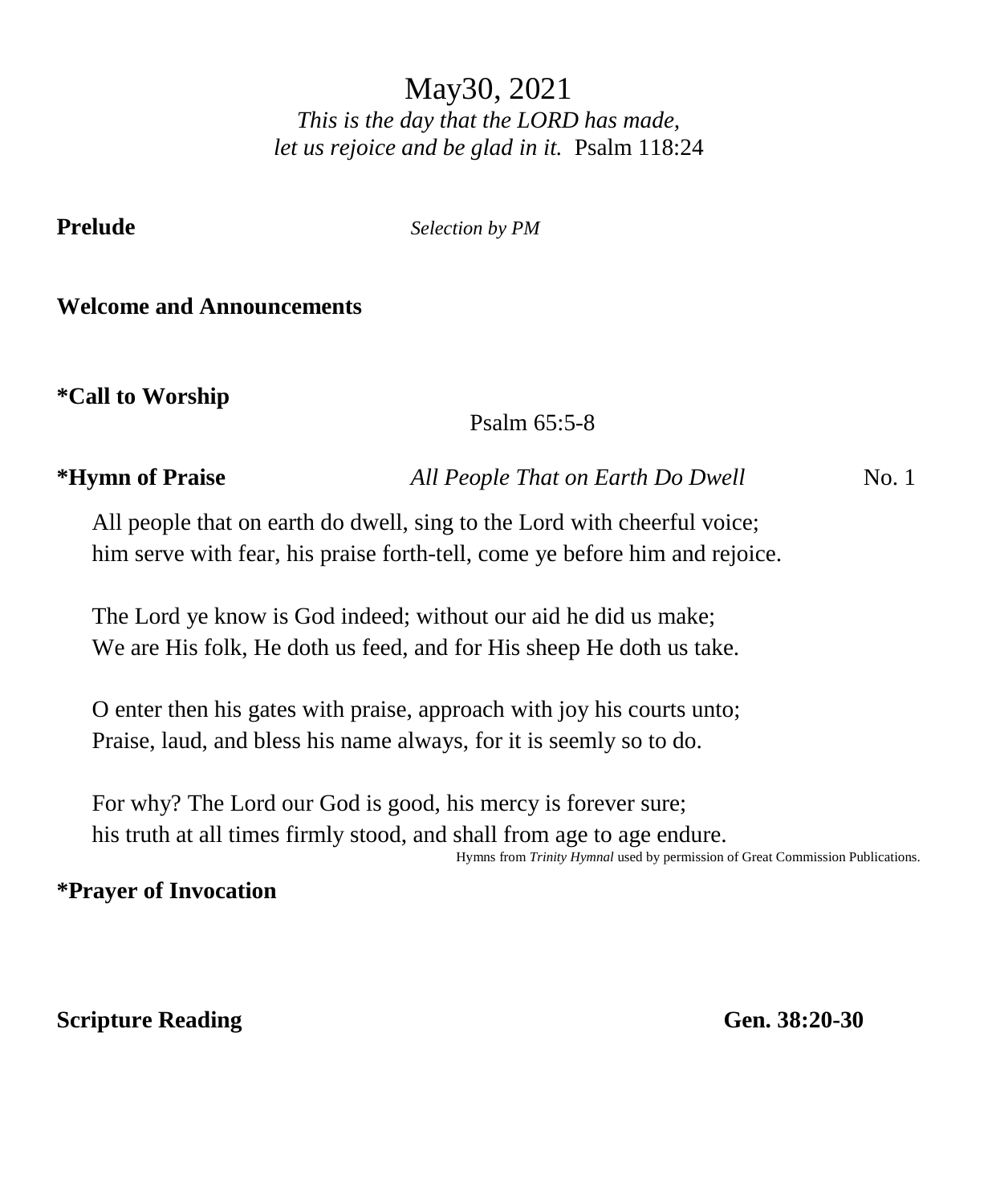### **Prayer of Confession**

O Lord God, eternal and almighty Father, we confess and acknowledge most sincerely before Your holy majesty that we are poor sinners, conceived and born in iniquity and corruption, prone to do evil, incapable of any good, and that in our depravity we transgress Your holy commandments without end or ceasing: Wherefore we purchase for ourselves, through Your righteous judgment, our ruin and perdition. Nevertheless, O Lord, we are grieved that we have offended You; and we condemn ourselves and our sins with true repentance, beseeching Your grace to relieve our distress. O God and Father most gracious and full of compassion, have mercy upon us in the Name of Your Son, our Lord Jesus Christ. And as You blot out our sins and stains, magnify and increase in us day by day the grace of Your Holy Spirit: that as we acknowledge our unrighteousness with all our heart, we may be moved by that sorrow which will bring forth true repentance in us, mortifying all our sins, and producing in us the fruits of righteousness and innocence which are pleasing unto You; through the same Jesus Christ our Lord. Amen.

(Taken from John Calvin's Genevan Liturgy, 1547)

# Assurance of Pardoning Grace **Particle 120 and 2018** Psalm 65:1-4

**<sup>1</sup>**Praise awaits you, O God, in Zion; to you our vows will be fulfilled. **2** O you who hear prayer, to you all men will come. **<sup>3</sup>**When we were overwhelmed by sins, you forgave our transgressions. **<sup>4</sup>**Blessed are those you choose and bring near to live in your courts! We are filled with the good things of your house, of your holy temple.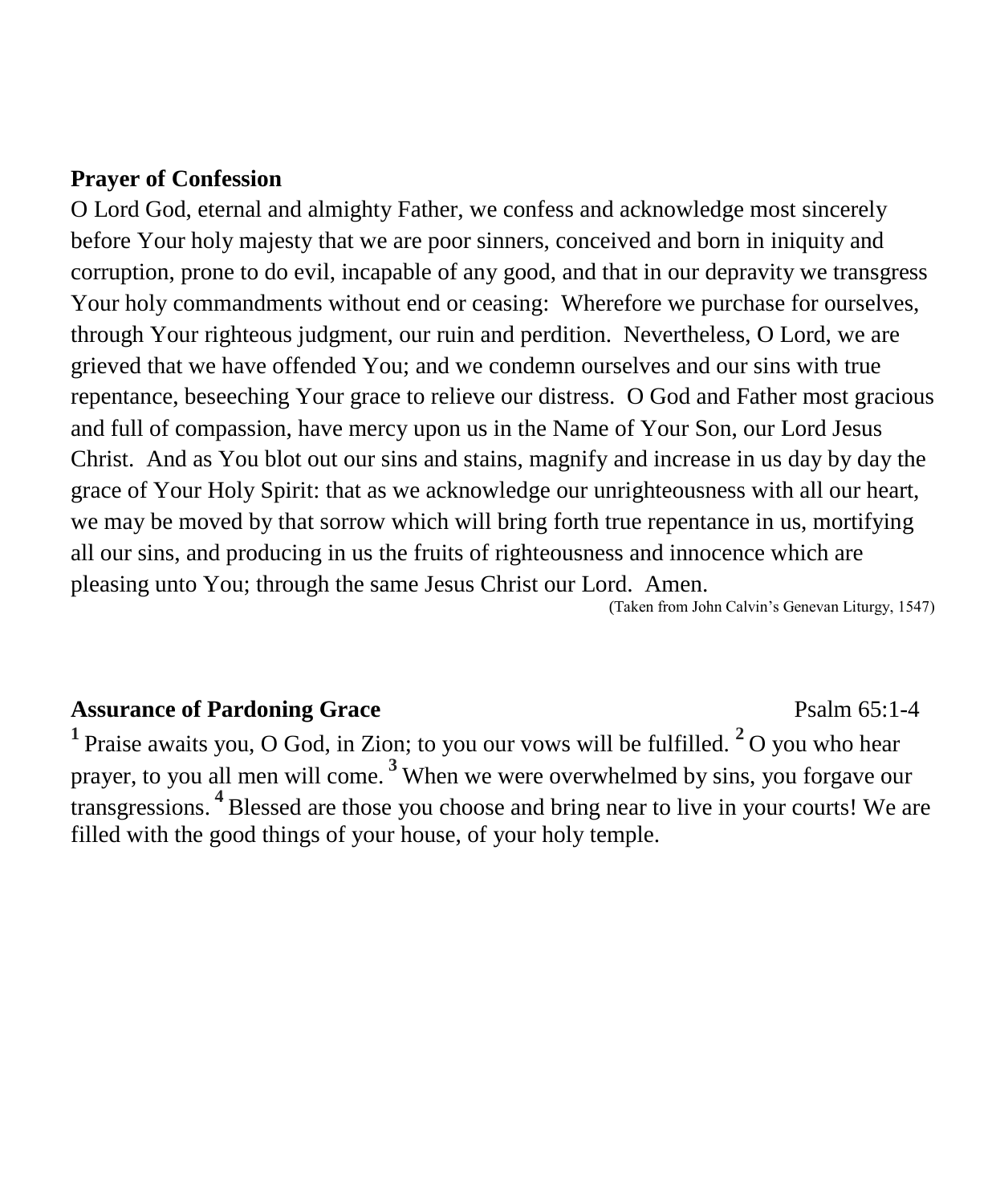Our God, our help in ages past, our hope for years to come, our shelter from the stormy blast, and our eternal home:

Under the shadow of Your throne Your saints have dwelt secure; sufficient is Your arm alone, and our defense is sure.

Before the hills in order stood, or earth received her frame, from everlasting You are God, to endless years the same.

A thousand ages in Your sight are like an evening gone; short as the watch that ends the night before the rising sun.

The busy tribes of flesh and blood, with all their lives and cares, are carried downward by your flood, and lost in foll'wing years.

Time, like an ever-rolling stream bears all its sons away; they fly forgotten, as a dream dies at the op'ning day.

Our God, our help in ages past, our hope for years to come: O be our guard while troubles last, and our eternal home.

Hymns from *Trinity Hymnal* used by permission of Great Commission Publications.

#### **WSC 30-31**

# Q. 30. **How doth the Spirit apply to us the redemption purchased by Christ?**

A. The Spirit applieth to us the redemption purchased by Christ, by working faith in us, and thereby uniting us to Christ in our effectual calling.

#### Q. 31. **What is effectual calling?**

A. Effectual calling is the work of God's Spirit, whereby, convincing us of our sin and misery, enlightening our minds in the knowledge of Christ, and renewing our wills, he doth persuade and enable us to embrace Jesus Christ, freely offered to us in the gospel.

# **Prayer of Intercession**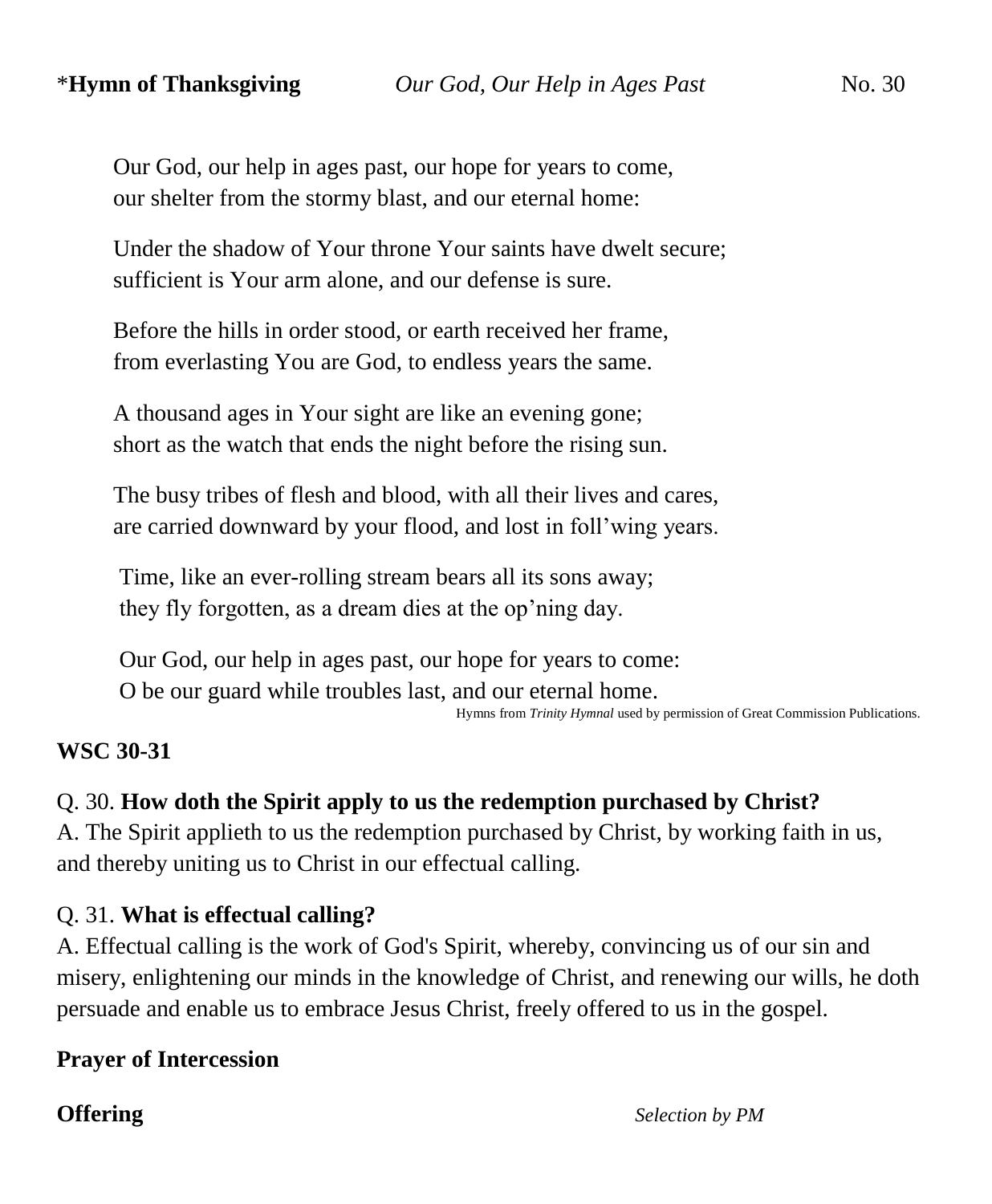### \***Doxology** No. 731

Praise God, from Whom all blessings flow; Praise Him, all creatures here below; Praise Him above, ye heav'nly host; Praise Father, Son, and Holy Ghost. Amen.

Hymns from *Trinity Hymnal* used by permission of Great Commission Publications.

#### **\*Hymn of Preparation** *<i>How Great Thou Art* **No. 44**

O Lord my God, when I in awesome wonder consider all the worlds Thy hands have made. I see the stars; I hear the rolling thunder, Thy pow'r throughout the universe displayed.

**Refrain**: Then sings my soul, my Savior God, to Thee: how great Thou art, how great Thou art! Then sings my soul, my Savior God, to Thee: how great Thou art, how great Thou art!

When through the woods and forest glades I wander and hear the birds sing sweetly in the trees, when I look down from lofty mountain grandeur, and hear the brook and feel the gentle breeze; **Refrain**

But when I think that God, his Son not sparing, Sent him to die, I scarce can take it in, That on the cross, my burden gladly bearing, He bled and died to take away my sin; **Refrain**

When Christ shall come with shout of acclamation and take me home, what joy shall fill my heart! Then I shall bow in humble adoration, and there proclaim, my God, how great Thou art. **Refrain**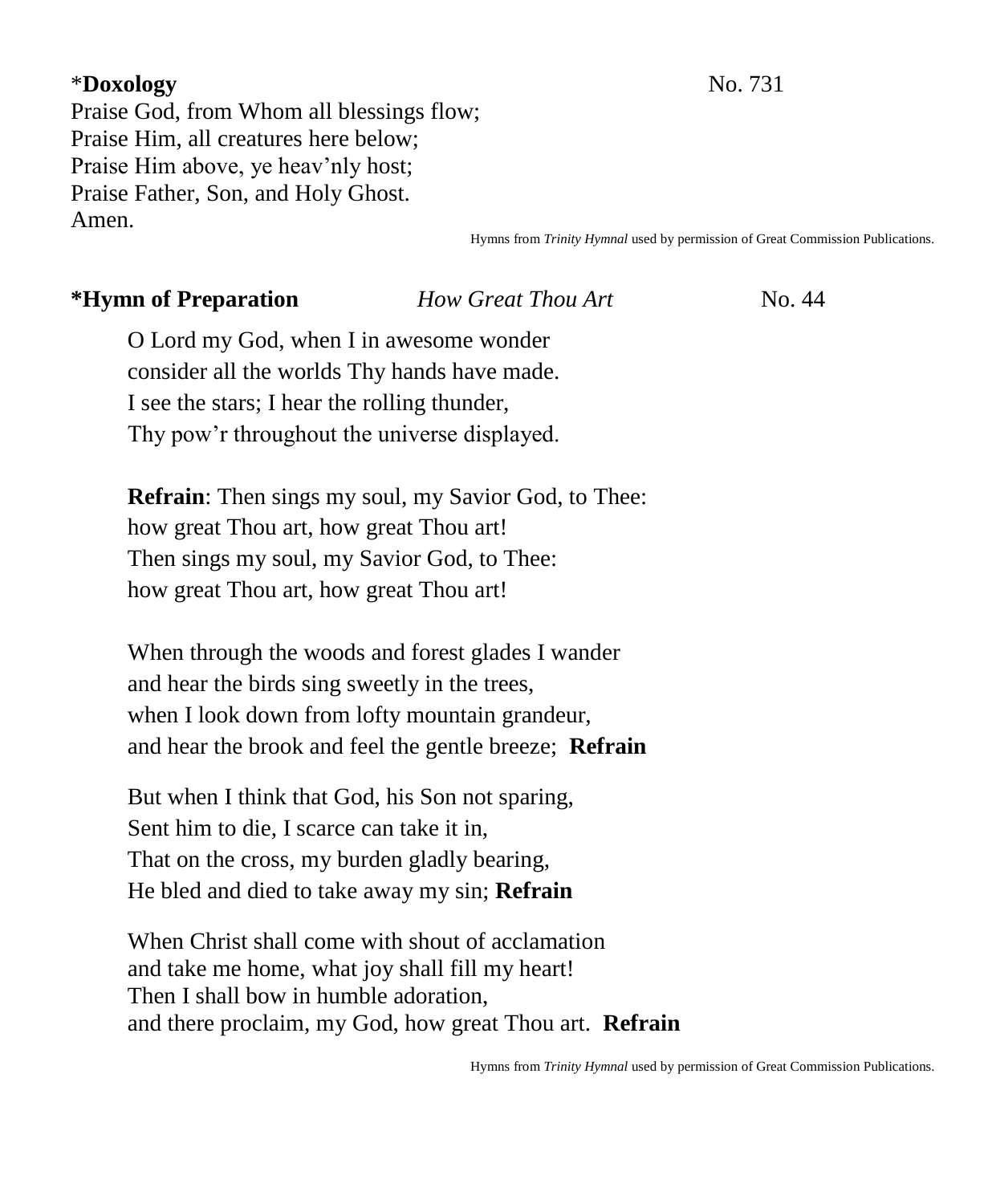1. The Humble Poor

2. The Religious Establishment

3. The Kingdom of God

Questions:

- 1. Who are the humble poor in our society today? How might we practically minister to them?
- 2. How does illness affect our walk with Christ? How do we use our disabilities to glorify God?
- 3. Give an example of a good tradition and a bad tradition in the church? How can you tell the difference?
- 4. Why is the growth of the kingdom of God so often so slow? How does this help teach us patience?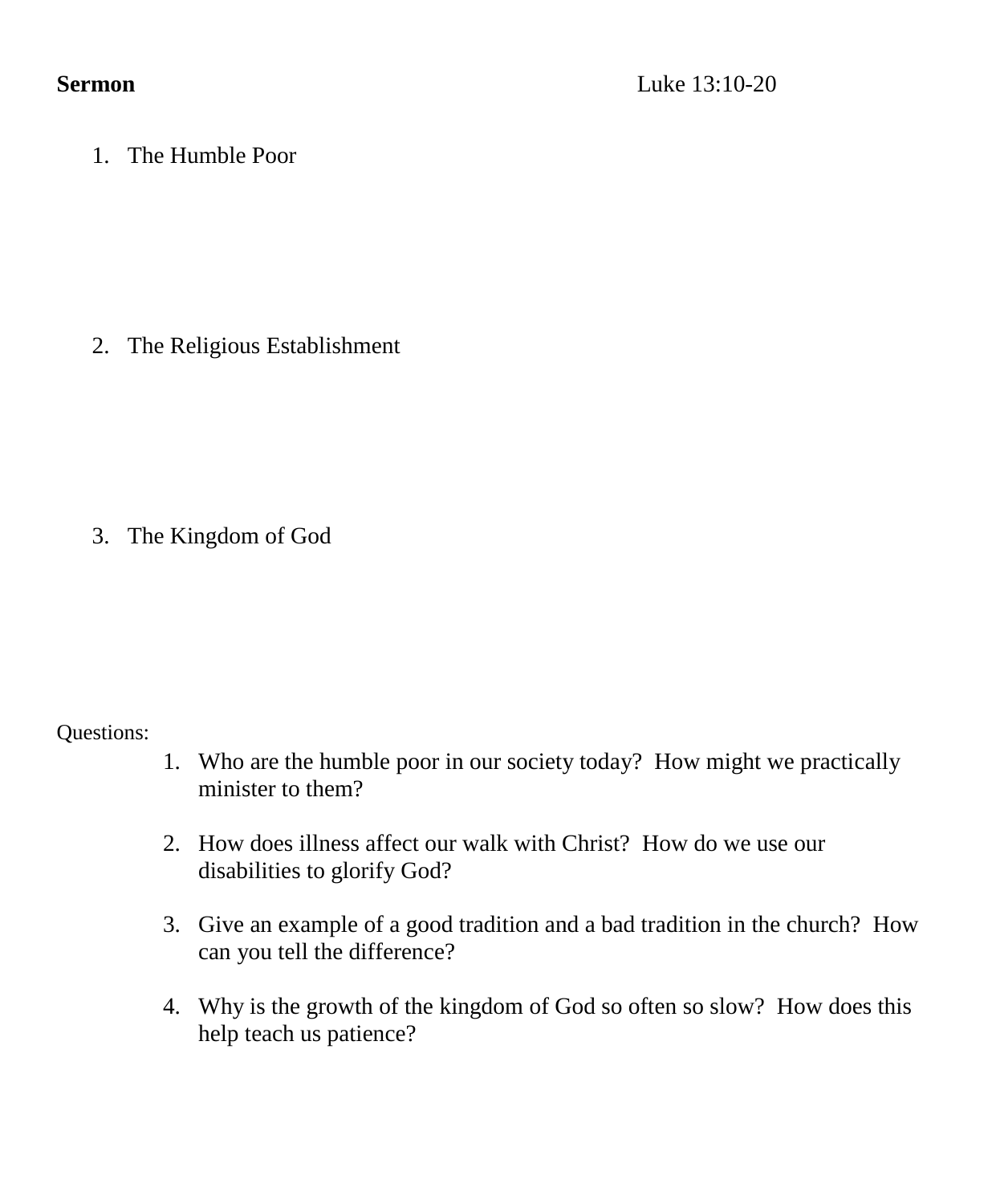Guide me, O Thou great Jehovah, pilgrim through this barren land; I am weak, but Thou art mighty; hold me with Thy pow'rful hand; Bread of heaven, Bread of heaven, feed me till I want no more; feed me till I want no more.

Open now the crystal fountain, whence the healing stream doth flow; let the fire and cloudy pillar lead me all my journey through; strong Deliv'rer, strong Deliv'rer, be Thou still my strength and shield; be Thou still my strength and shield.

When I tread the verge of Jordan, bid my anxious fears subside; Death of death, and hell's Destruction, land me safe on Canaan's side; songs of praises, song of praises, I will ever give to Thee; I will ever give to Thee.

Hymns from *Trinity Hymnal* used by permission of Great Commission Publications.

### **\*Benediction**

#### **\*Gloria Patri** No. 735

Glory be to the Father, and to the Son, and to the Holy Ghost; as it was in the beginning, is now, and ever shall be, world without end. Amen, amen. Hymns from *Trinity Hymnal* used by permission of Great Commission Publications.

**\*Postlude** *Selection by PM*

**\* Congregation:** Please stand as able.

**Piano** Paige Mecyssine **Intercessory Prayer** Andrew Gretzinger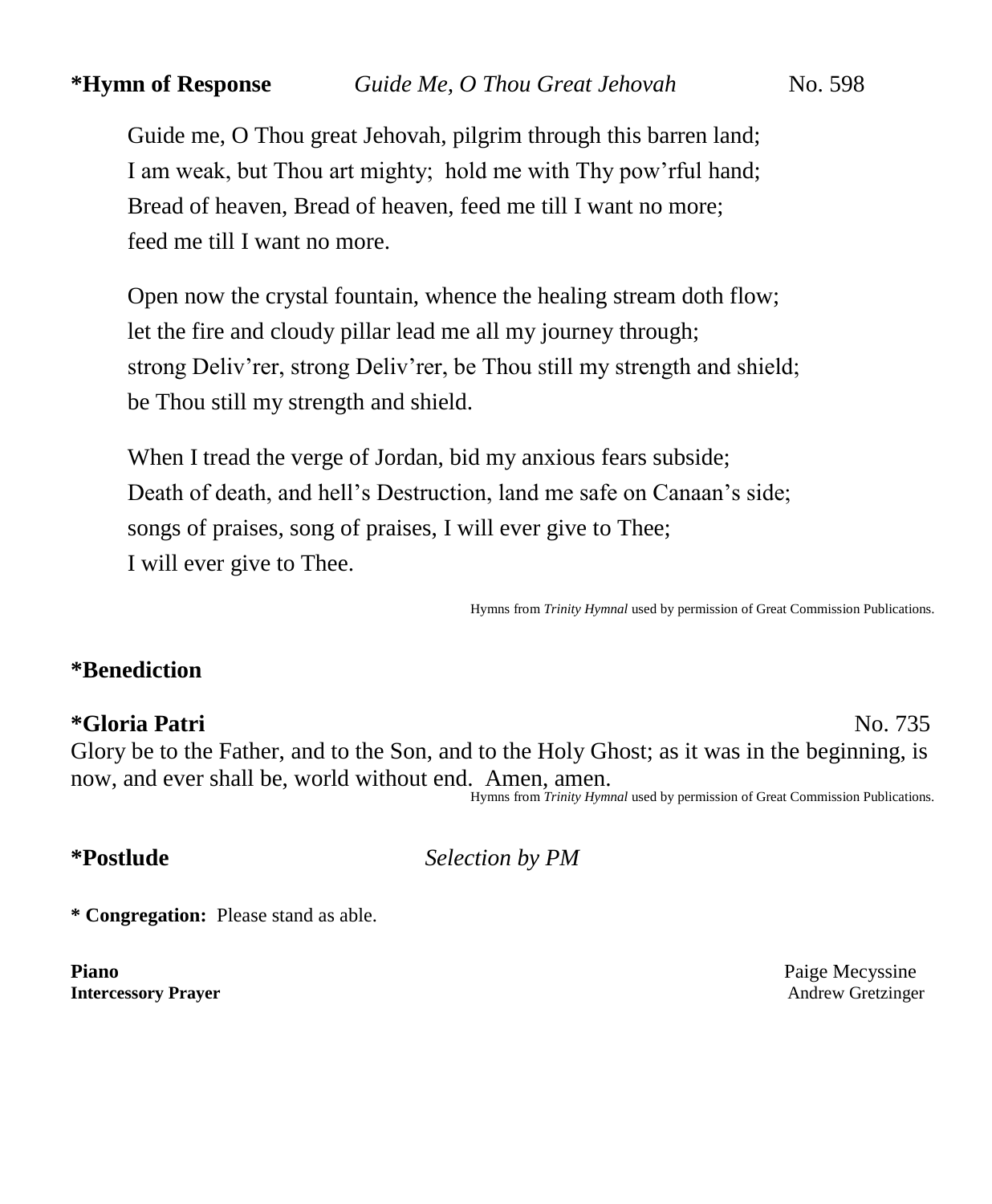# **Weekly Calendar**

| <b>DATE</b><br><b>SUN 5/30</b> | <b>TIME</b><br>9:00 AM | <b>EVENT</b>                                                             |
|--------------------------------|------------------------|--------------------------------------------------------------------------|
|                                |                        | <b>Opening Exercises &amp; Sunday School</b><br>(Kingdom & New Members)  |
|                                | $10:30$ AM             | <b>Worship Service</b> (available YouTube & Facebook)                    |
|                                | 11:30 AM               | <b>VBS</b> Meeting                                                       |
|                                | 11:45 AM               | <b>Youth Group</b>                                                       |
| <b>MON 5/31</b>                |                        | <b>Memorial Day</b>                                                      |
| <b>WED 6/2</b>                 | 9:30 AM                | <b>Women's Morning Bible Study</b>                                       |
|                                | 7:00 PM                | <b>VBS Drama Practice</b>                                                |
| <b>SAT 6/5</b>                 | TBD                    | <b>VBS Drama Practice</b>                                                |
| <b>SUN 6/6</b>                 | 10:30 AM               | <b>Worship Service – LORD's Supper</b><br>(available YouTube & Facebook) |
| $MON 6/7 - 6/11$               | $6:00-8:00$ PM         | <b>VBS</b> Week                                                          |
| <b>SUN 6/13</b>                | 10:30 AM               | <b>Worship Service</b>                                                   |
|                                |                        | (available YouTube & Facebook)                                           |
|                                | 3:00 PM                | <b>Cordelia's Graduation Open House</b> (at church)                      |

|                   | Serving the Lord |                     |                  |               |            |  |  |
|-------------------|------------------|---------------------|------------------|---------------|------------|--|--|
|                   | 5/30             | 6/6                 | 6/13             | 6/20          | 6/27       |  |  |
|                   |                  |                     |                  |               |            |  |  |
| <b>AM Nursery</b> | Lorrie           | Felicia             | Ashley           | Lorrie        | Kathleen   |  |  |
| <b>Greeters</b>   | Martha           | Lash Fam            | Matt, Ash,       | Alice         | Phyllis    |  |  |
|                   |                  |                     | Kyah             |               |            |  |  |
| <b>Treats</b>     | N/A              | N/A                 | N/A              | N/A           | N/A        |  |  |
| Serve/Cleanup     | N/A              | N/A                 | N/A              | N/A           | N/A        |  |  |
| <b>Audio</b>      | J. Martin        | <b>B.</b> Armstrong | <b>B.</b> Schoon | J. Martin     | <b>B.</b>  |  |  |
|                   |                  |                     |                  |               | Armstrong  |  |  |
| Elder of the      | Gretzinger       | Lindborg            | Hrivnak          | <b>Nelson</b> | Gretzinger |  |  |
| Week              |                  |                     |                  |               |            |  |  |
| Deacon of the     | Matt             | Jim                 | Jason            | Matt          | Jim        |  |  |
| Week              |                  |                     |                  |               |            |  |  |
| <b>Communion</b>  | N/A              | 6/6                 | N/A              | N/A           | N/A        |  |  |
| Prep              |                  | Yon                 |                  |               |            |  |  |

# **Serving the Lord**